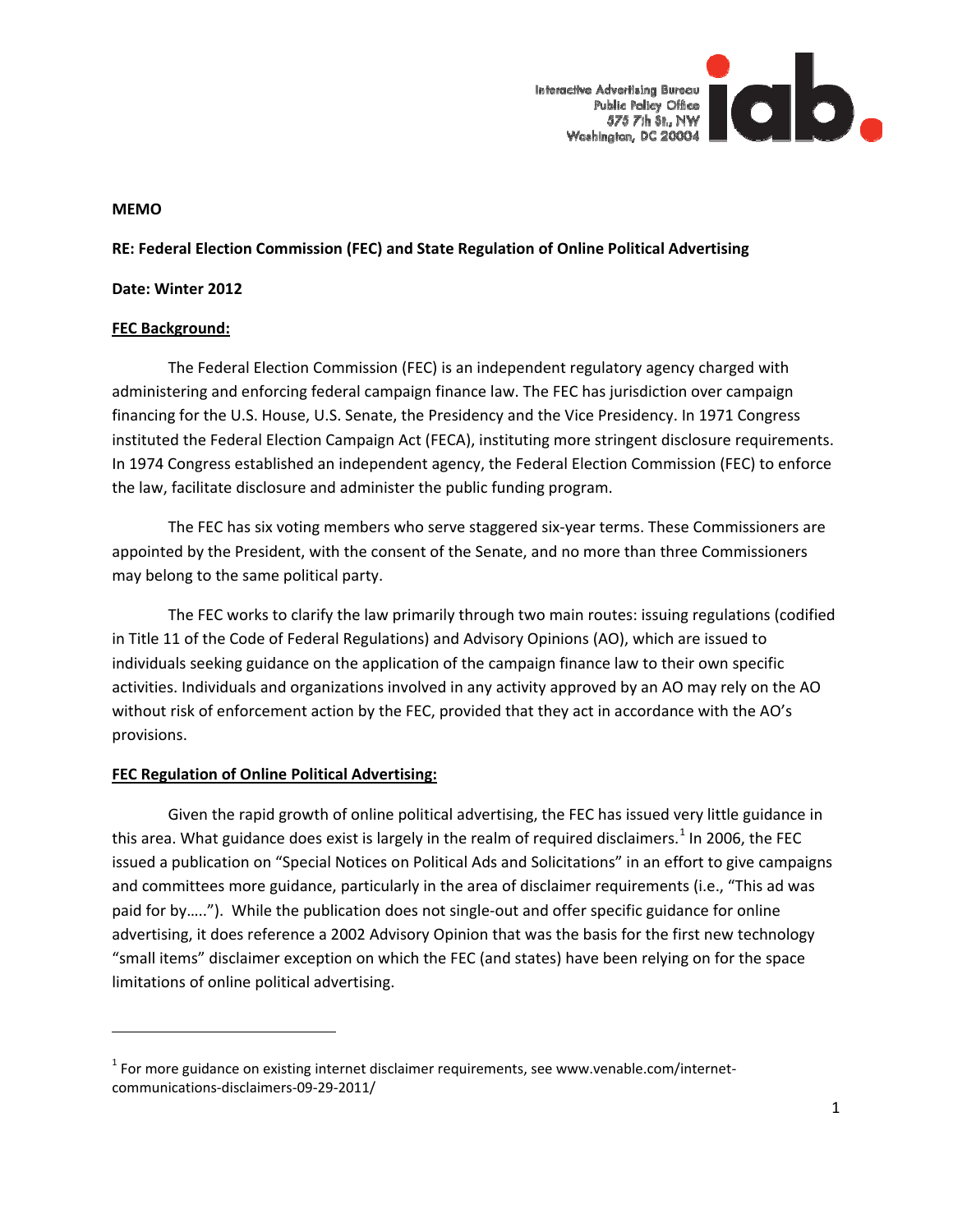

The FEC has long allowed a "small items" disclaimer exception, in situations where a disclaimer notice cannot be conveniently printed. Traditionally, this provision has been applied to items such as pens, bumper stickers, campaign pins, and similar small items (11 CFR 110.11 (f) (1) (i) and (ii). In 2002, the FEC issued an AO (2002‐09) stating that the small items disclaimer exception was applicable in the case of SMS messages. The requesting party (Target Wireless) wished to send political advertisements to wireless subscribers, but noted that due to technological limitations, SMS messages are limited to 160 characters per screen, making it difficult to include the required disclaimers.

In their request, Target Wireless noted that requiring disclaimers in these kinds of developing electronic mediums would "constructively estop new media agencies, wireless providers and candidates for public office from utilizing wireless media…when implementing advertising initiatives for candidates." The FEC agreed, issuing an AO stating that the "small items" disclaimer exception applied in this instance, noting that the SMS technology placed similar limits on the length of a political advertisement as those that exist with bumper stickers.

While this AO has largely been the basis for (or at least pointed to) as proof that the FEC allows the absence of a disclaimer when there are obvious character limitations, technically, an AO only applies to the party requesting it, in the exact fact pattern being presented to the FEC. While it can serve as a good indication of how the FEC might decide, an AO is only valid for the party requesting it, in the exact fact pattern being described. Since 2002 there has been an explosion in the interactive platforms being used to reach voters online, and not much new guidance from the FEC.

In 2010 Google made a formal request to the FEC inquiring as to whether disclaimers are required on search ads generated when internet users use Google's search engine to perform searches. The Commission considered the request and issued a formal statement concluding that while not including the disclaimer on search ads was not a violation of any existing law, the FEC could not issue a formal AO because they did not have the necessary four affirmative votes.

In 2011 Facebook requested a waiver under the small items exemption for its site's campaign ads. The Commission considered the request, and responded that Facebook's ad-size restrictions were essentially self-imposed, which is not grounds for an exemption. However, the FEC also said that additional disclaimers in this context were unnecessary, basically keeping the status quo in place.

#### **State Regulation of Online Political Advertising:**

While some states have moved forward in providing guidance in this area, it remains largely an unregulated area. Currently, the default legal requirement is to apply the print/broadcast requirements unless a specific Internet exemption exists. For the most part, no exemption exists, largely because the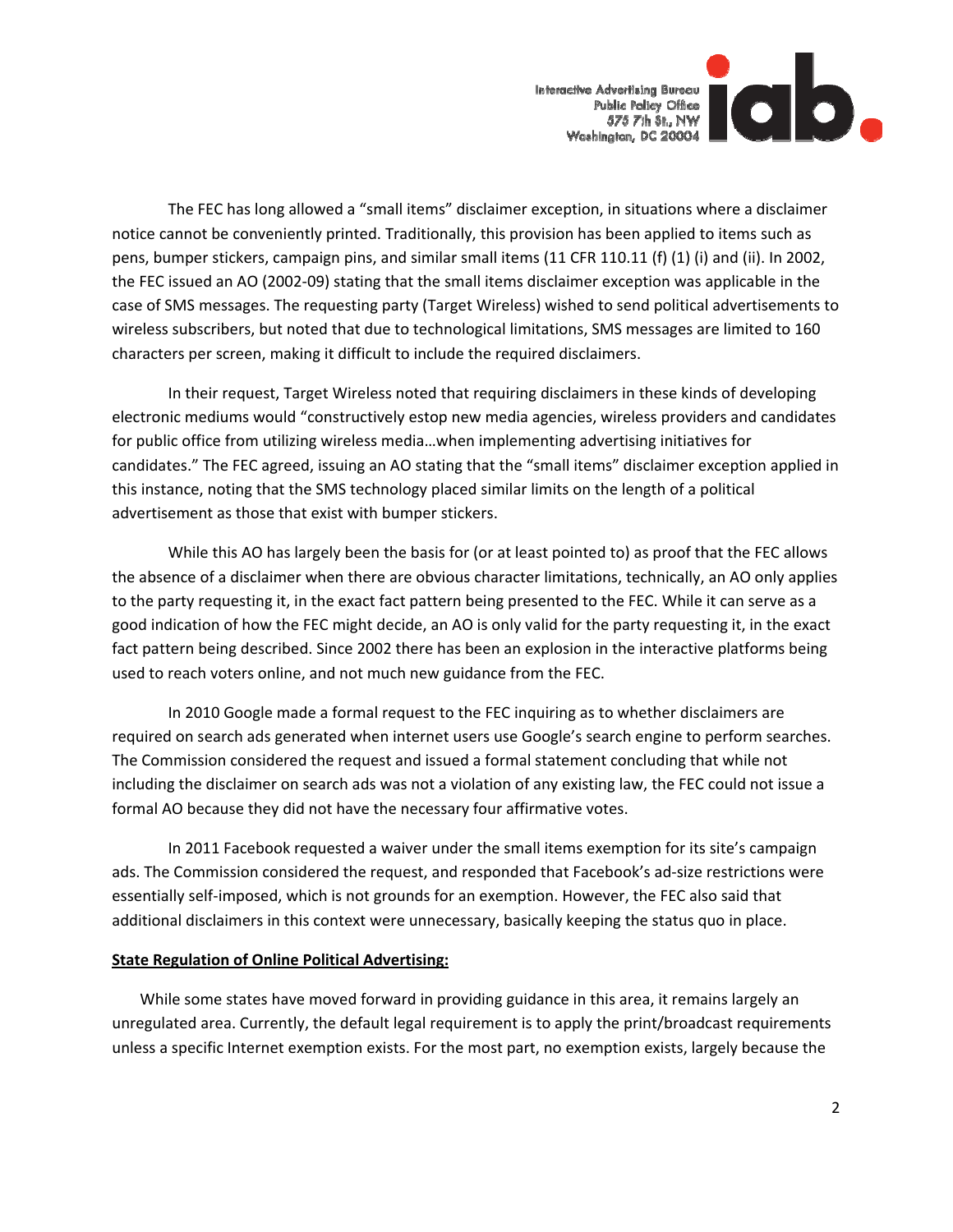

states have not yet dealt with the issue. Four states have offered guidance in this area: Texas, Florida, Maryland and California.<sup>[2](#page-2-0)</sup>

1. **Texas** – In April 2012 the Texas Ethics Commission released Ethics Advisory Opinion No. 491. The Commission recognized that a 135‐character social media text field did not permit the inclusion of state‐required disclaimer content. Its guidance permits new media political advertisers a new alternative to comply with the print‐era disclaimer requirements: provide a direct link (that includes either "political advertising," "pol ad," or other recognizable abbreviation) to another landing page that provides a complete disclaimer. The landing page must be operable and freely accessible when the advertisement is visible on the social networking website.

For more information: <http://www.ethics.state.tx.us/opinions/491.html>

- 2. **Florida** Effective July 1, 2010, Florida campaign finance law provides "exceptions to the disclaimer requirements for messages or political advertising via Internet websites, text messages or other technologies" if it is:
	- Placed as a paid link on an Internet website, is no more than 200 characters in length, and directs the user to a website that complies with disclaimer requirements.
	- Placed as a graphic or picture link on an Internet website that directs the user to another website in compliance with disclaimer requirements; however, the link must contain the required disclaimer which makes up at least 5 percent of the total link and cannot be illegible or concealed.
	- Placed at no cost on an Internet website where there is no cost to post content for public users.
	- Placed or distributed on an unpaid profile or account available free to the public or on a social networking website, provided the source of the message or advertisement is clear from the content or format of the message or advertisement.
	- Distributed as a text message or Short Message Service, provided the message is no more than 200 characters in length or requires the recipient to sign up or opt in to receive the message.
	- Connected with or included in any software application or accompanying function, if the user signs up, opts in, downloads, or accesses the application from a website that is in compliance with the disclaimer requirements.
	- Sent by a third party user from or through a campaign or committee website that is in compliance with the disclaimer requirements.

<span id="page-2-0"></span> $<sup>2</sup>$  Special thanks to Ron Jacobs at Venable LLP, who provided this section on state-level restrictions</sup> http://www.venable.com/ronald‐m‐jacobs/.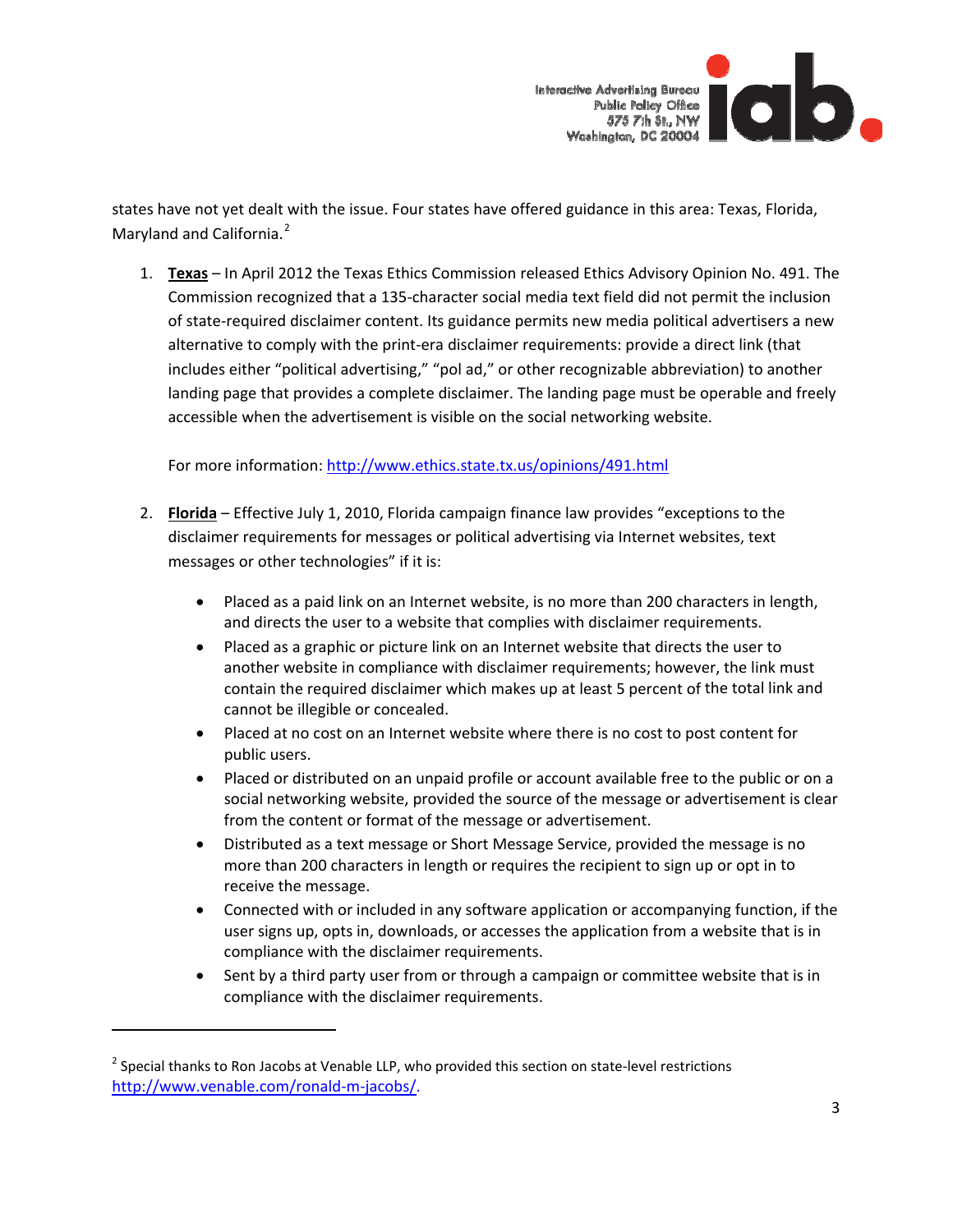

• Contained in or distributed through any other technology-related item, service, or device for which compliance with the disclaimer requirement is not "reasonably practical."

For more information:

[http://www.myfloridahouse.com/SECTIONS/Documents/loaddoc.aspx?FileName=h0869.GAP.do](http://www.myfloridahouse.com/SECTIONS/Documents/loaddoc.aspx?FileName=h0869.GAP.doc&DocumentType=Analysis&BillNumber=0869&Session=2010) [c&DocumentType=Analysis&BillNumber=0869&Session=2010](http://www.myfloridahouse.com/SECTIONS/Documents/loaddoc.aspx?FileName=h0869.GAP.doc&DocumentType=Analysis&BillNumber=0869&Session=2010)

- 3. **Maryland –** In 2012, the Maryland State Board of Elections promulgated emergency recommendations covering political advertising in new media, such as social media, micro‐blogs, and "electronic media advertisements." These emergency regulations expired in December 2010. In January 2011 the Maryland Attorney General released a report of recommendations prepared by a committee of legislators and outside experts to reform the state campaign finance statute and to instruct the State Board of Elections to implement the new statutory requirements through regulation. This report is available at <http://www.oag.state.md.us/Reports/campaignfinance.pdf>. Generally, the report's recommendations focus on the same issues as the 2010 emergency regulations, but provide more detailed explanations of the issues.
- 4. **California** Of the four states that have issued guidance, California has been the most active in examining the issue and proposing regulations. In August 2010, the California Fair Political Practices Commission released a report that established certain principles in regulating online political activity and made specific recommendations for reform.

A Subcommittee held two hearings that included more than a dozen campaign consultants, Internet experts, public interest advocates, representatives of the Federal Election Commission (FEC) and others. Based on this testimony and extensive research conducted by the Commission staff, the Subcommittee formulated four basic principles to guide further regulatory action and statutory change:

- i. Full and truthful disclosure of campaign activity, including Internet activity, by candidates and political committees, is required to ensure the integrity of democratic institutions and the electoral process.
- ii. If regulations require disclosure with respect to paid political communications that are printed or broadcast, then similar paid communications that are disseminated over the Internet should be accompanied by similar disclosures.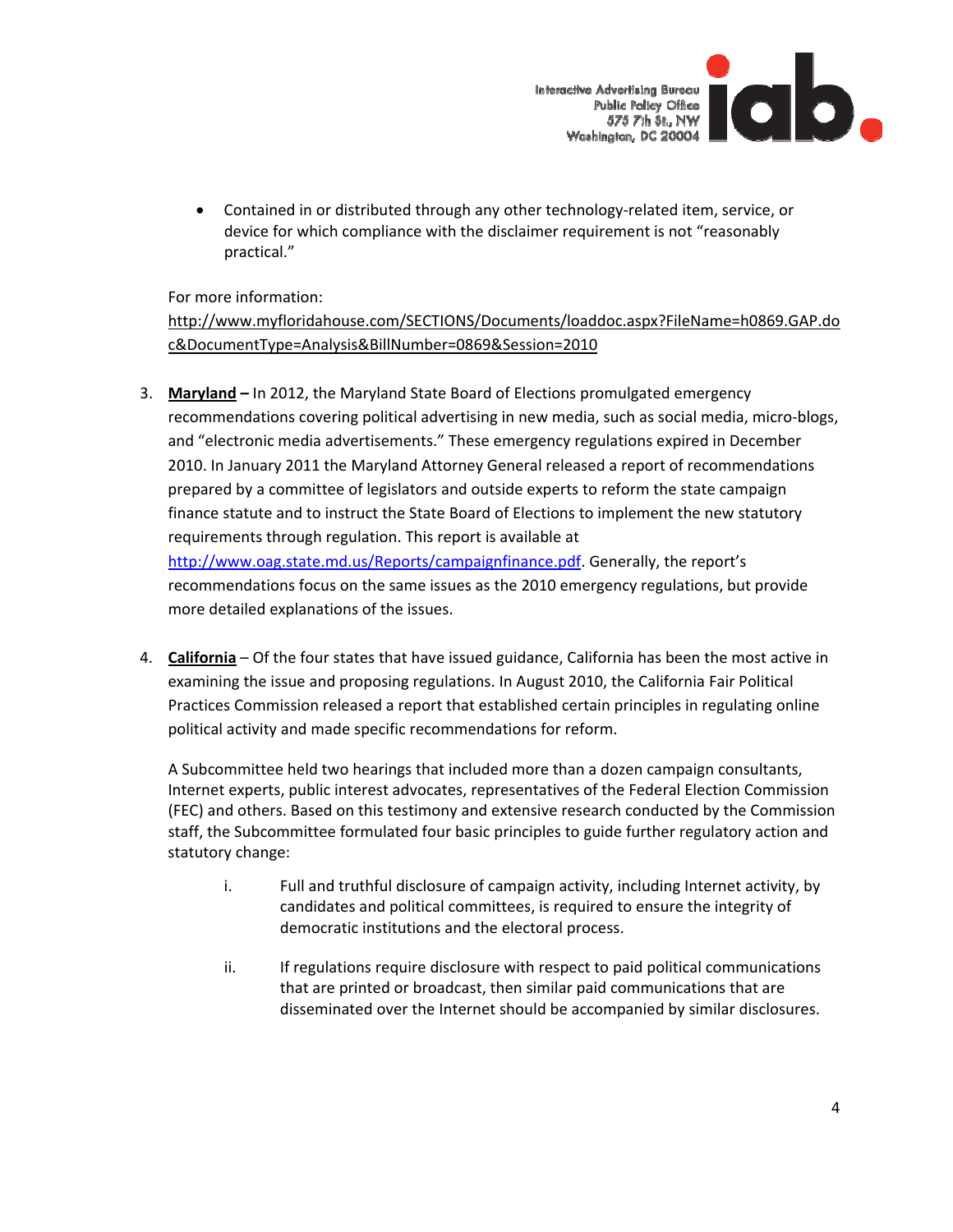

- iii. The Commission should avoid regulating volunteer, grassroots political activity and ensure to the extent possible that the Internet remains a flourishing source of robust and vibrant political discourse among citizens.
- iv. The Commission should broadly interpret the words of the Political Reform Act to allow regulation consistent with these principles and the objectives of the PRA. Legislative changes should be written to allow flexibility in future regulatory responses to the use of technology that is evolving rapidly and in unanticipated ways.

These principles, in turn, informed the development of specific recommendations for regulatory and statutory changes set forth in Section IV of this report. The Subcommittee's recommendations are also based on the successful work of the Federal Election Commission in this area. The Subcommittee's recommendations include:

- Paid advertising on the Internet should be subject to the same disclosure requirements applied to advertising that is printed or broadcast. In addition to legislative changes to the Political Reform Act necessary to achieve this objective, the following regulatory changes should be pursued by the Commission:
- To ensure that a committee sending a mass campaign email is appropriately identified as a committee sending a mass mailing, the Commission should interpret Section 84305 to require such identification and make clarifying changes to Regulation 18435 as soon as possible.
- Regulations applying to paid advertisements should be extended, to the greatest extent possible, to paid advertisements on the Internet. To this end, the Commission should revisit its earlier determination in Regulation 18450.1 that the advertisement disclosure provisions of the PRA do not apply to any "web‐based or Internet‐based communication."
- Uncompensated political activity should be exempted from regulation to the extent possible, and the Commission should adopt a clear regulatory exemption applying to individuals acting without the consent or knowledge of a political committee, and who do not trigger the \$1,000 expenditure threshold.
- The Commission should clarify that an individual's sending or forwarding emails, linking to a web site, or establishing and maintaining a website does not result in a contribution or expenditure under the PRA. Moreover, these activities are of only nominal value, and the value of the equipment used in such activities is not considered in determining the amount of political expenditures. This safe harbor should also clarify that an individual's uncompensated online political activity (that does also not include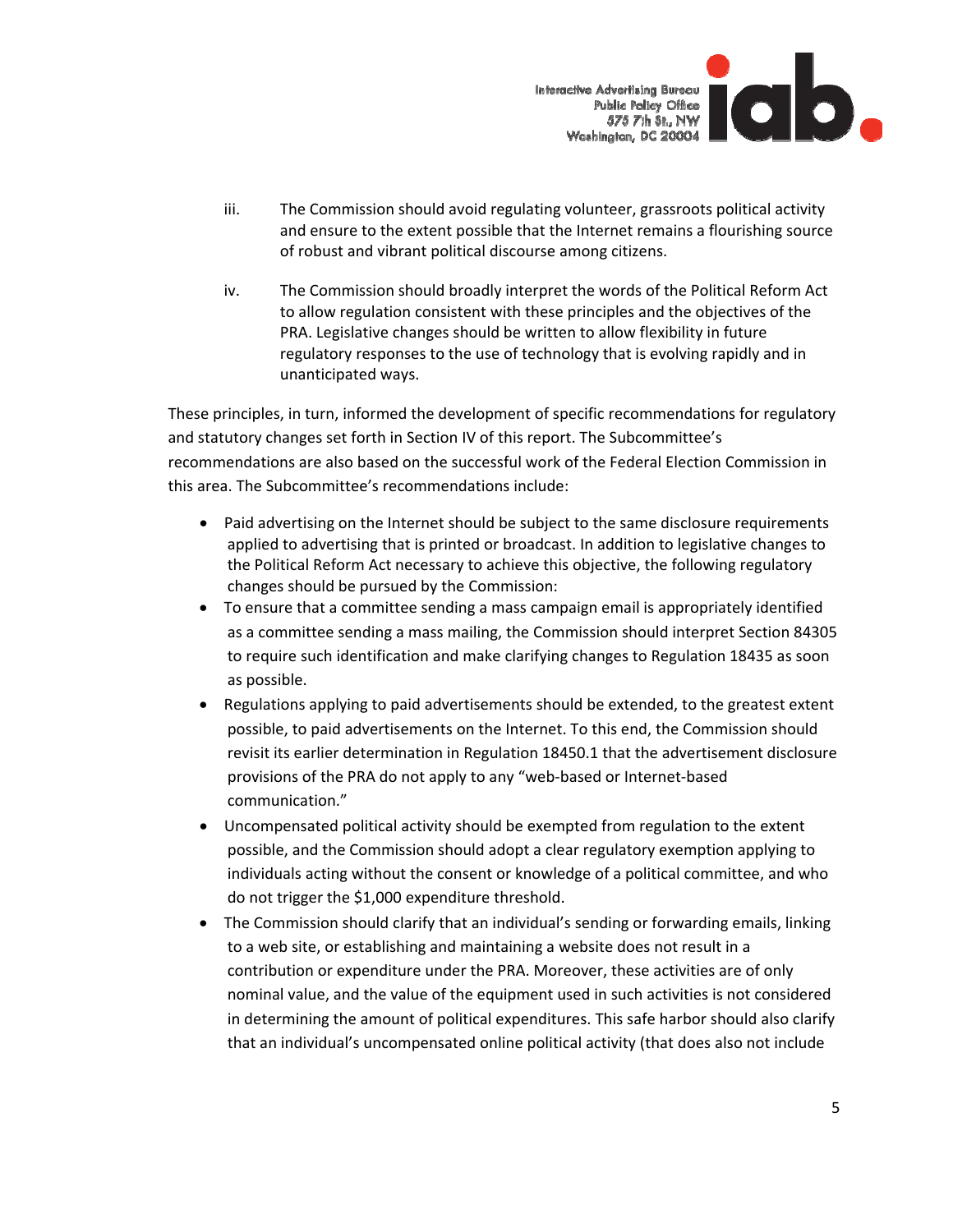

political expenditures of \$1,000 or more) undertaken on a work computer will not trigger regulation.

- Uncompensated bloggers should not be regulated at this time but considered to be engaged in activity falling under this exemption. If bloggers or others are communicating through electronic means and receiving compensation from campaigns and political committees, their activity will be revealed through expenditure reports filed by those entities. We acknowledge that witnesses testified that it is good practice for bloggers and others who are compensated by campaigns to reveal that information on their websites, and we applaud that practice. If in the future the right of Californians to full and truthful campaign disclosure is significantly compromised by undisclosed compensated bloggers, the Commission should revisit this decision and consider an appropriate regulatory or legislative response.
- The Commission staff should produce information in formats easy for citizens to use and understand (*e.g.*, FAQ sheets) so that people will understand that uncompensated political activity does not generally trigger regulation, and they will continue to participate actively in the public realm.
- The PRA's media exemption should be interpreted to include online media sources, whether or not they also participate in print or broadcast media.
- The Commission should support the interoperability of online campaign reporting systems at the state and local levels.
- As stated by the 2003 Bipartisan Commission report, regulatory activity should not inhibit online voter education efforts.
- Agencies such as the Commission and the Secretary of State should continue to make information available in a timely way on their websites and provide that information in formats that are easily accessible by Californians.
- Agencies and the Legislature should encourage, and perhaps require, electronic filing of all campaign information required to be disclosed to allow easier and timely access.

# SOURCE: [http://www.fppc.ca.gov/agendas/08](http://www.fppc.ca.gov/agendas/08-10/SubCommReport.pdf)‐10/SubCommReport.pdf

## **Next Steps:**

In late 2011 the FEC issued an advanced notice of proposed rulemaking seeking public comment on how it should address internet communications. Specifically, the FEC has asked for feedback regarding how online political advertising and communications are purchased, displayed, etc. The FEC has also requested information it to whether its small items exemption should be universally applied to character‐limited advertisements. In a similar vein to recent FTC requests for industry feedback on protecting consumer privacy online, the FEC has also requested feedback on how to minimize the need